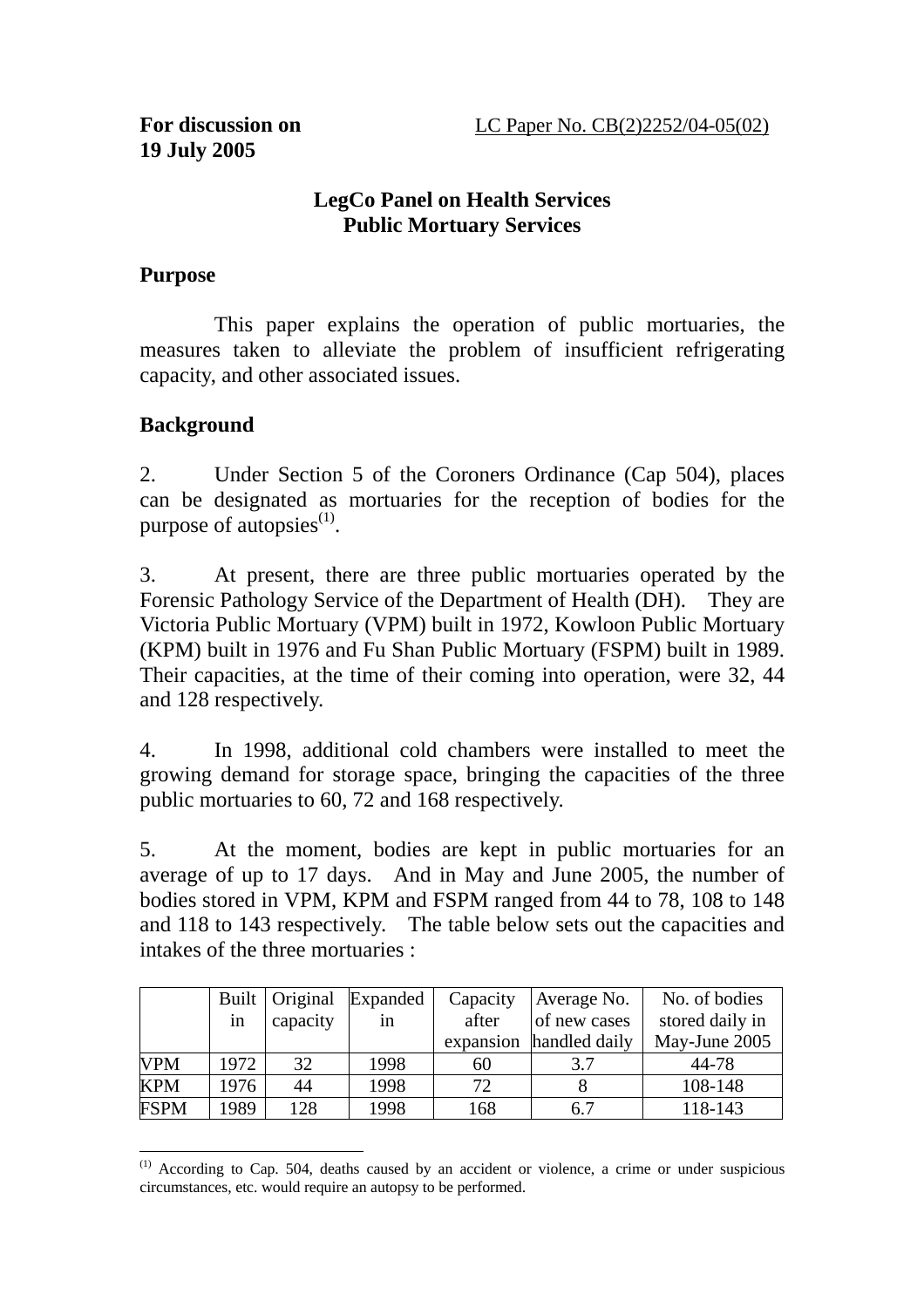## *New Kwai Chung Public Mortuary (KCPM)*

6. The construction of a new public mortuary in Kwai Chung, with a facility to keep 220 bodies, has been completed. This public mortuary is expected to be fully operational in September / October 2005.

# **Capacity and Operation**

7. The above figures indicate that capacity problems occur in VPM and KPM. Apart from planning and developing the KCPM, the DH advises the next of kin of the deceased to claim the bodies as soon as possible, and implements overflow arrangements by transferring bodies to other public mortuaries where capacities are available.

8. The issue of capacity in public mortuaries and their operation have recently drawn the attention of the public. We take the matter very seriously and appreciate the feelings of the family members of the deceased. Capacity limitations notwithstanding, orderly and dignified handling of bodies remains DH's prime objective. To address the concerns, DH has taken the following immediate actions: –

- (a) Since 6 July, DH has opened the storage facilities at the KCPM upon confirmation that the refrigerating facilities are generally ready for operation;
- (b)The management has reminded the medical staff who monitor the operation and management of the mortuary of the need to pay particular attention to any irregularities e.g. register book entry, the total number of bodies, their turnaround, the handling of bodies, disinfection work, security, body claiming procedures etc;
- (c) The management has met with the staff working in the mortuaries to better understand their sentiments and operational difficulties, and exchange views on improvement measures. Staff of the mortuaries were once again reminded to handle the bodies with respect and to follow proper procedures; and
- (d)Allegations on corruption have been investigated by ICAC, but no evidence of such has been identified. However, corruption prevention will continue to be an on-going exercise.
- 9. Recognizing that we cannot rely solely on the above immediate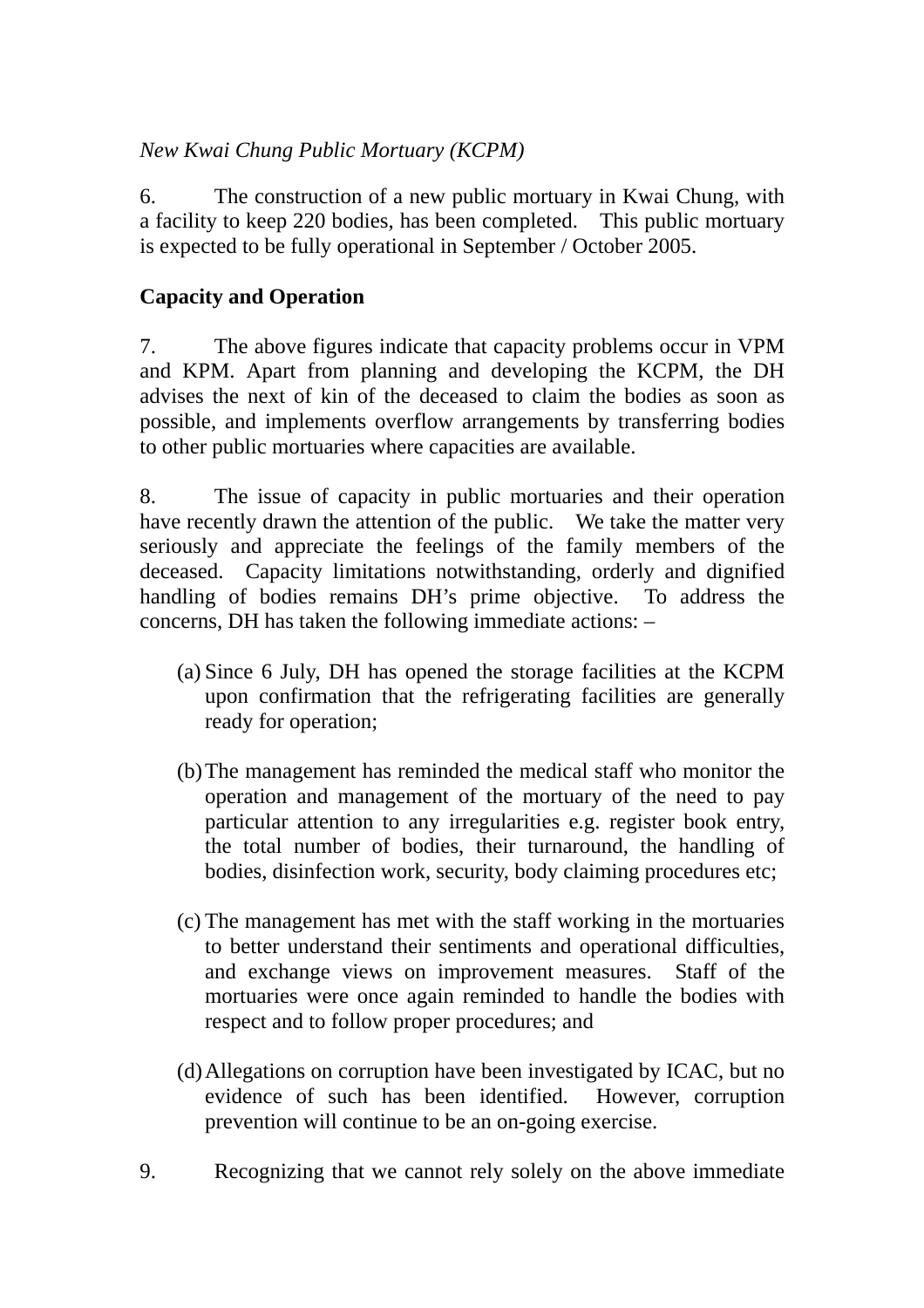measures to ensure smooth and quality services, an inter-departmental Committee met on 11 July under the steer of the Secretary for Health, Welfare and Food to look into public mortuary, cremation and other related services, with a view to examining the existing procedures, reviewing the capacities of the facilities and contingency arrangements, maximizing the use of existing facilities and examining the adequacy of future provisions. Members of the Committee include representatives from DH, Hospital Authority, Food and Environmental Hygiene Department (FEHD), Electrical and Mechanical Services Department, Planning Department, Architectural Services Department and Home Affairs Department.

10. The agreed measures are set out in paragraphs 11-13 below.

### *Public mortuary services*

- 11. In relation to public mortuary services,
	- Operation guidelines for public mortuary staff have been refined to provide details in respect of proper handling of bodies. The need for orderly and dignified handling of bodies are re-emphasised. Additional notices, including corruption prevention notices, will also be displayed.
	- ! The record system will be computerised to provide, amongst others, real time management data. Computerisation will be implemented in phases, with the system in KCPM to commence operation in September 2005 and FSPM in 2005-06.
	- Consideration is being given to installing close-circuit TV in public mortuaries to ensure security and handling of bodies.
	- There is a need to re-provision VPM which was first built in 1972 and has already reached its full capacity in terms of present space site utilisation. Initially, a possible site at Cape Collinson had been identified. The Administration would first examine the feasibility of the site in respect of traffic arrangements, geotechnical aspects, utility provisions, etc. The Eastern District Council would also be consulted on this initial proposal. Approval from the Town Planning Board to rezone the site for mortuary use would also be required.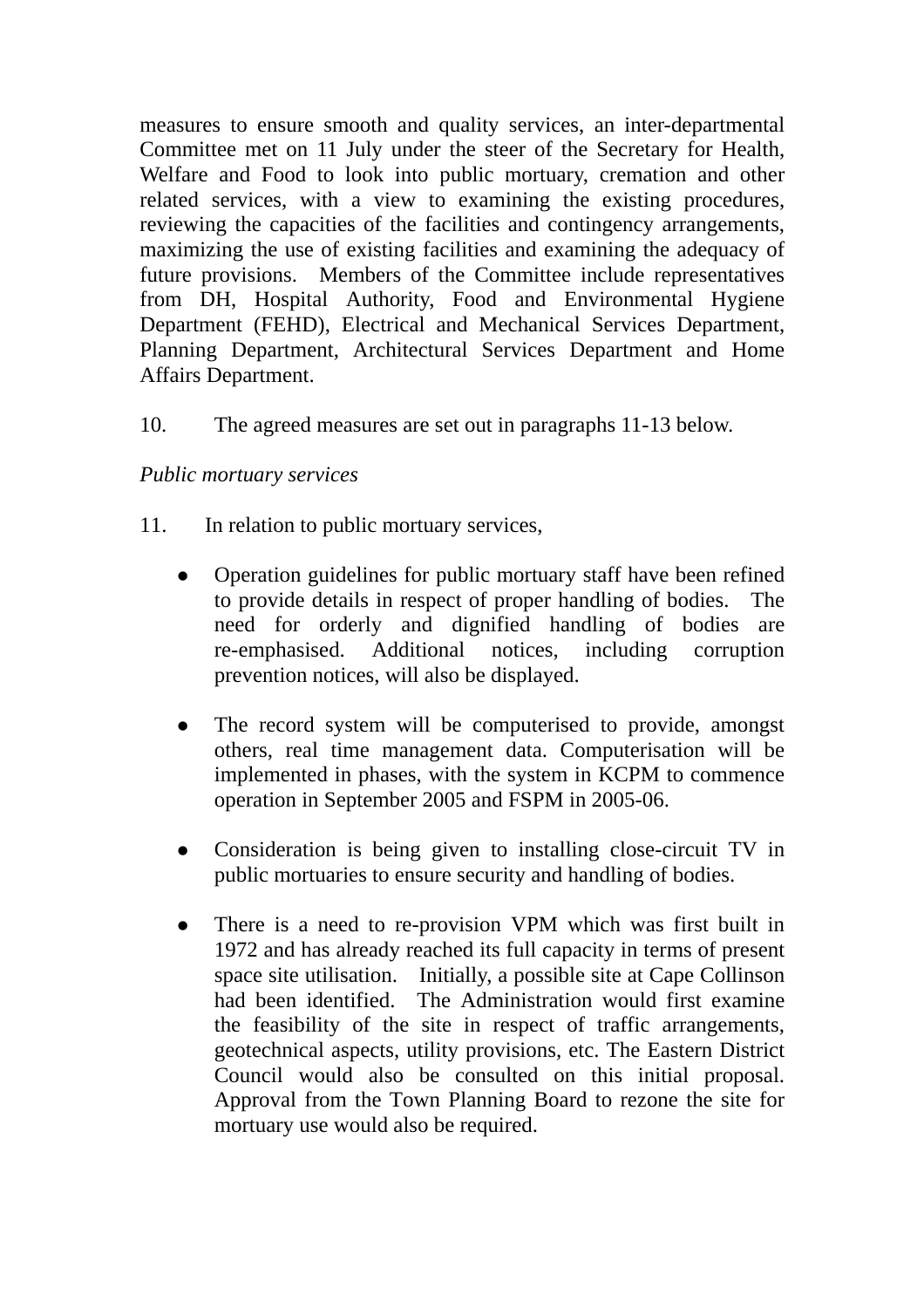*Cremation capacity* 

12. FEHD has committed in its performance pledge that an applicant with a cremation permit could make a booking at any government crematorium within 15 calendar days from the day next to the date of application for the deceased person. However, sometimes bereaved applicants deliberately choose not to cremate the bodies within the 15-days period due to various reasons, particularly their preference for auspicious dates/weekends. FEHD has along been meeting this pledge and will continue to flexibly adjust the hours of operations of the crematoria to cope with public demand as and where necessary.

- Currently, there are 32 cremators in six government-managed crematoria with a total capacity of 34,400 cremation sessions a year<sup> $(2)$ </sup>. Upon commissioning in 2006 of the six re-provisioned cremators now under construction at Diamond Hill Crematorium, the annual cremation capacity will increase by 16% to 40,000 sessions.
- Plans are in hand to reprovision existing cremators at Wo Hop Shek and Cape Collinson Crematoria to further increase the cremation capacity. Subject to technical feasibility studies, consultation with District Councils and LegCo Panel, and funding approval from the Finance Committee, FEHD's preliminary estimate is that the annual cremation capacity will be increased by around 50% to 52,700 sessions by 2014 upon completion of these two proposed projects.

## *Provision of niches*

 $\overline{a}$ 

13. In relation to niches, FEHD manages a total of 138 000 niches in six columbaria sites.

• Construction work is being undertaken to provide 9,700 new niches in columbaria at Cape Collinson, Kwai Chung and Wo Hop Shek for commissioning in the first half of 2006 by phases, with an addition of another 1,000 niches in Cheung Chau Columbarium by end-2006. Subject to funding approval from the Finance Committee in 2006, FEHD aims to provide 18,500 new niches at Diamond Hill Columbarium for commissioning in 2008.

 $^{(2)}$  The number of registered deaths in 2004 was 37,322. In 2004, 84% of the bodies are cremated.